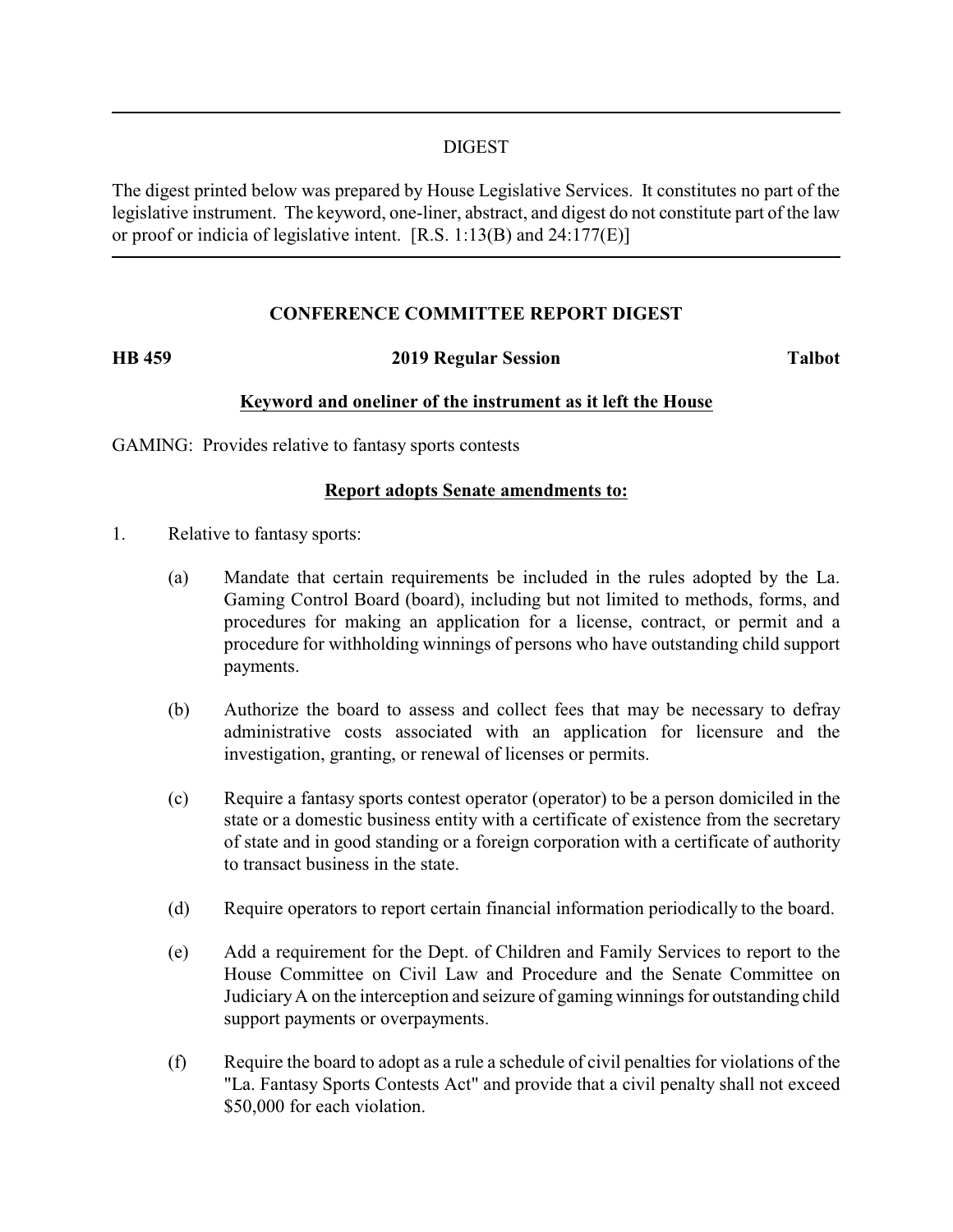- (g) Require an operator to pay any civil penalties in order to retain any permit or license and provide that the failure to pay such penalties results in the shutdown of the platform of the fantasy sports contest operator.
- (h) Add general authority for the board to revoke or suspend a license and that in lieu of revocation or suspension of a license, the licensee mayenter into a consent agreement or settlement to pay a penalty not to exceed \$50,000.
- (i) Add authority for the division of state police to conduct investigations, hearings, and inquiries, and to suspend a license prior to a hearing in certain situations.
- (j) Prohibit an operator from charging players for inactive accounts.
- (k) Remove proposed law provision regarding legislative intent on the taxation of fantasy sports contest revenue.
- (l) Provide for the contingent effectiveness of fantasy sports only if House Bill No. 600 of the 2019 R.S., relative to the taxation of fantasy sports contest revenue, is enacted.

# **Report rejects Senate amendments which would have:**

- 1. Relative to fantasysports, authorized the board to onlyrevoke a licensee's license, rather than impose a penalty, for allowing a person under the age of 21 to be a fantasy sports player or for allowing a person to participate in a fantasy sports contest in a parish in which a majority of the qualified electors in the parish voting on the proposition voted against the proposition.
- 2. Incorporated the Reengrossed version of Senate Bill No. 153 of the 2019 R.S. which would have done all of the following:
	- (a) Required an election to authorize sports wagering.
	- (b) Provided relative to the issuance of sports wagering service provider permits.
	- (c) Provided for the powers and authorities of the board with respect to sports wagering.
	- (d) Provided relative to the time period for claiming winnings.
	- (e) Enacted The Louisiana Sports Wagering Control Act and provided definitions for purposes of the Act.
	- (f) Prohibited certain persons from participating in sports wagering, including any person under the age of 21.
	- (g) Provided for the dedication of sports wagering proceeds.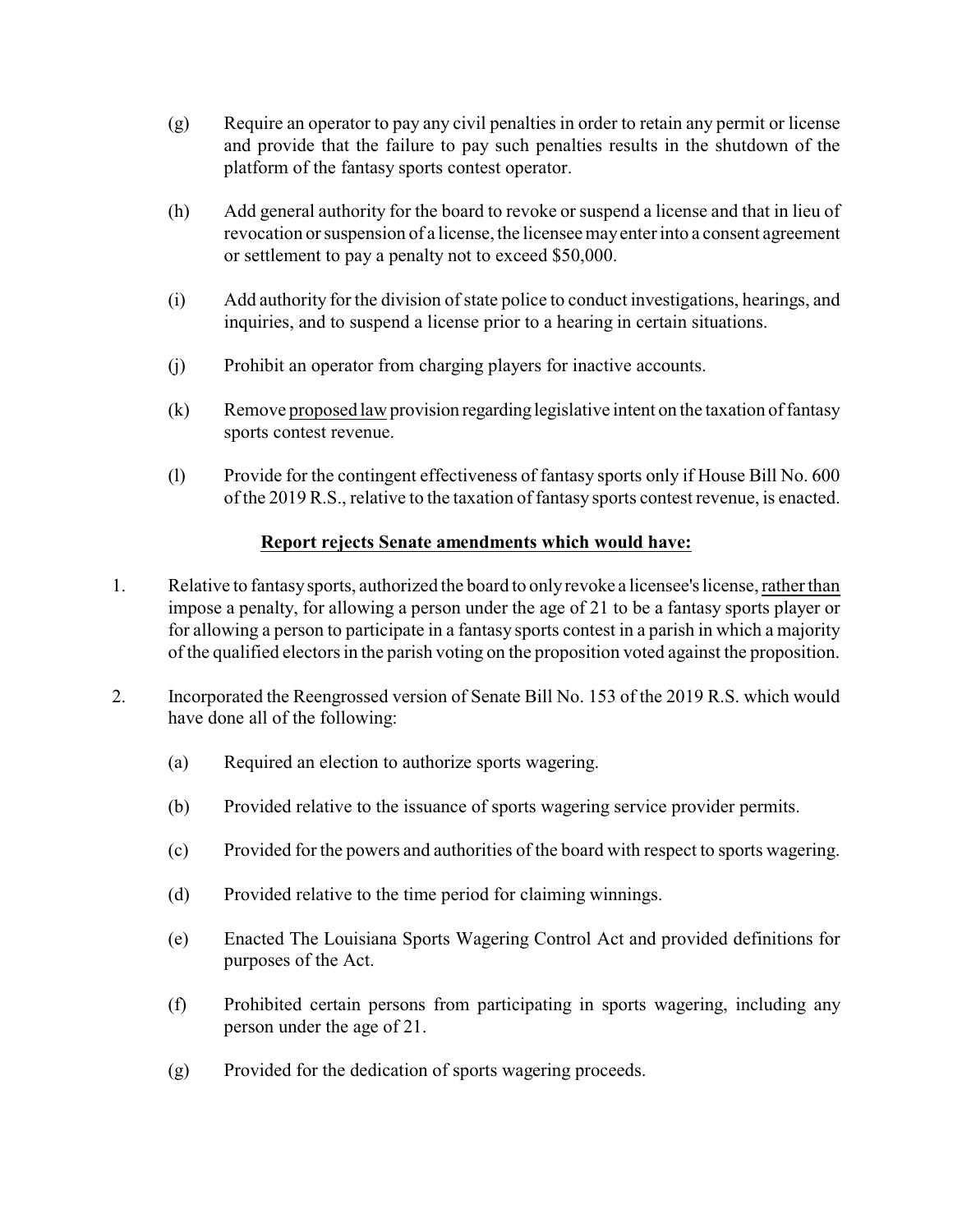(h) Provided exceptions to present law crimes that prohibit gambling for sports wagering conducted pursuant to proposed law.

# **Report amends the bill to:**

1. Make technical corrections.

## **Digest of the bill as proposed by the Conference Committee**

Present law provides for the "Louisiana Fantasy Sports Contests Act", which called for a proposition election held on Nov. 6, 2018, to determine whether fantasy sports contests were to be permitted in a particular parish.

Present law provides for a definition of "fantasy sports contests", which means any fantasy or simulation sports game or contest played through the internet or mobile device with all of the following elements:

- (1) Participants create a simulation sports team based on the current membership of actual amateur or professional sports organizations.
- (2) All prizes and awards offered to winning participants are established and made known to the participants in advance of the game or contest, and the value of the prizes or awards is not determined by the number of participants or the amount of any fees paid by those participants.
- (3) All winning outcomes reflect the relative knowledge and skill of the participant and are predominantly determined by accumulated statistical results of the performance of the individuals, including athletes in the case of sporting events.
- (4) No winning outcome is based on either of the following:
	- (a) On the score, point-spread, or any performance or performances of any single realworld team or any combination of such teams.
	- (b) Solely on any single performance of an individual athlete in any single real-world sporting or other event.

Proposed law retains present law and adds definitions for the terms "confidential information", "entry fee", "fantasy sports contest operator", "fantasy sports contest player", "gross fantasy sports contests revenues", "location percentage", and "net revenue".

Present law authorizes the La. Gaming Control Board to adopt rules in accordance with the Administrative Procedure Act to implement, administer and regulate fantasy sports contests.

Proposed law provides that the rules shall include but not be limited to: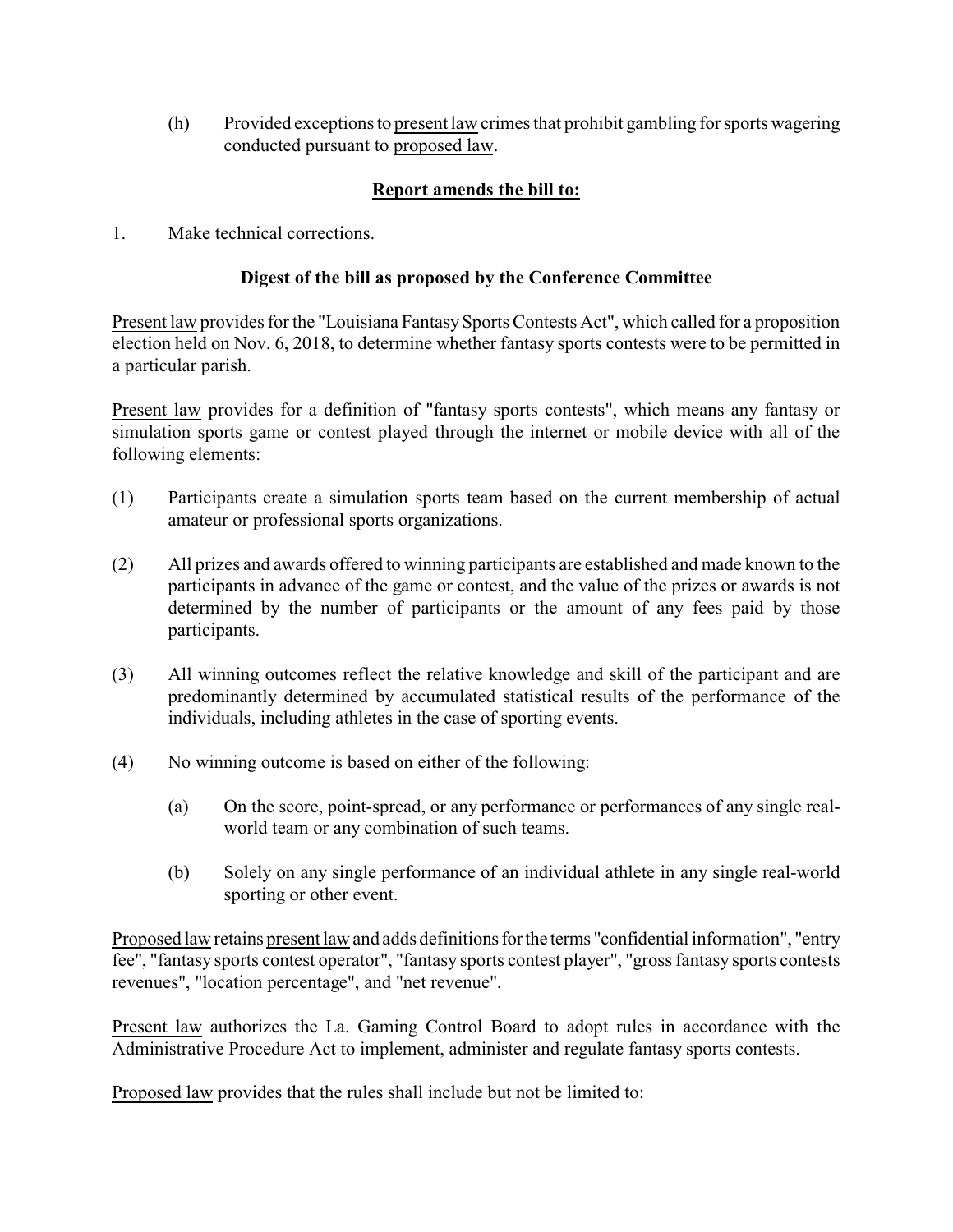- (1) The issuance of any license, contract, or permit, subject to regulation of the board.
- (2) The methods of and forms and procedures for making an application for a license, contract, or permit to be considered by the board.
- (3) The methods of and forms for providing to the board information concerning a person's family, habits, character, associates, criminal record, business activities, and financial affairs.
- (4) A procedure requiring the withholding of winnings of persons who have outstanding child support arrearages or owing child support overpayments. Winnings shall only include payments for which the operator licensed under proposed law is required to file a W2-G form, or a substantially equivalent form, with the U.S. Internal Revenue Service.

Proposed law requires a fantasy sports contest operator to be licensed by the La. Gaming Control Board. Provides that a fantasy sports contest operator must:

- (1) Be a person domiciled in La. or a domestic business entity with a certificate of existence from the secretary of state and in good standing or a foreign corporation with a certificate of authority to transact business in the state from the secretary of state and in good standing.
- (2) Demonstrate to the La. Gaming Control Board that the operator is suitable for licensing pursuant to present law.

Proposed law provides that any fantasy sports contest operator that allows its license to lapse, without requesting an extension of time to file for a renewal, is required to resubmit an initial application for licensure. Further prohibits the transfer of a fantasy sports contest operator's license.

Proposed law requires the board to issue or deny a fantasy sports contest operator's license within 60 days of receipt of application for licensure. Provides that the board shall provide an operator with specific reasons if a license is not issued. Prohibits the transfer of a fantasy sports contest operator's license.

Proposed law provides that as a condition of licensure, a fantasy sports contest operator is required to submit evidence to the board that the operator has established and will implement certain commercially reasonable procedures for fantasy sports contests which include but are not limited to:

- (1) Prevent employees of the fantasy sports contest operator, and relatives of an employee living in the same household as an employee of an operator, from competing in fantasy sports contests offered by an operator in which the operator offers a cash prize to the general public.
- (2) Prevent sharing of confidential information that could affect fantasy sports contests with third parties until the information is made publicly available.
- (3) Provide that no winning outcome is based on the score, point spread, or any performance of any single actual sports team or combination of such teams or solely on any single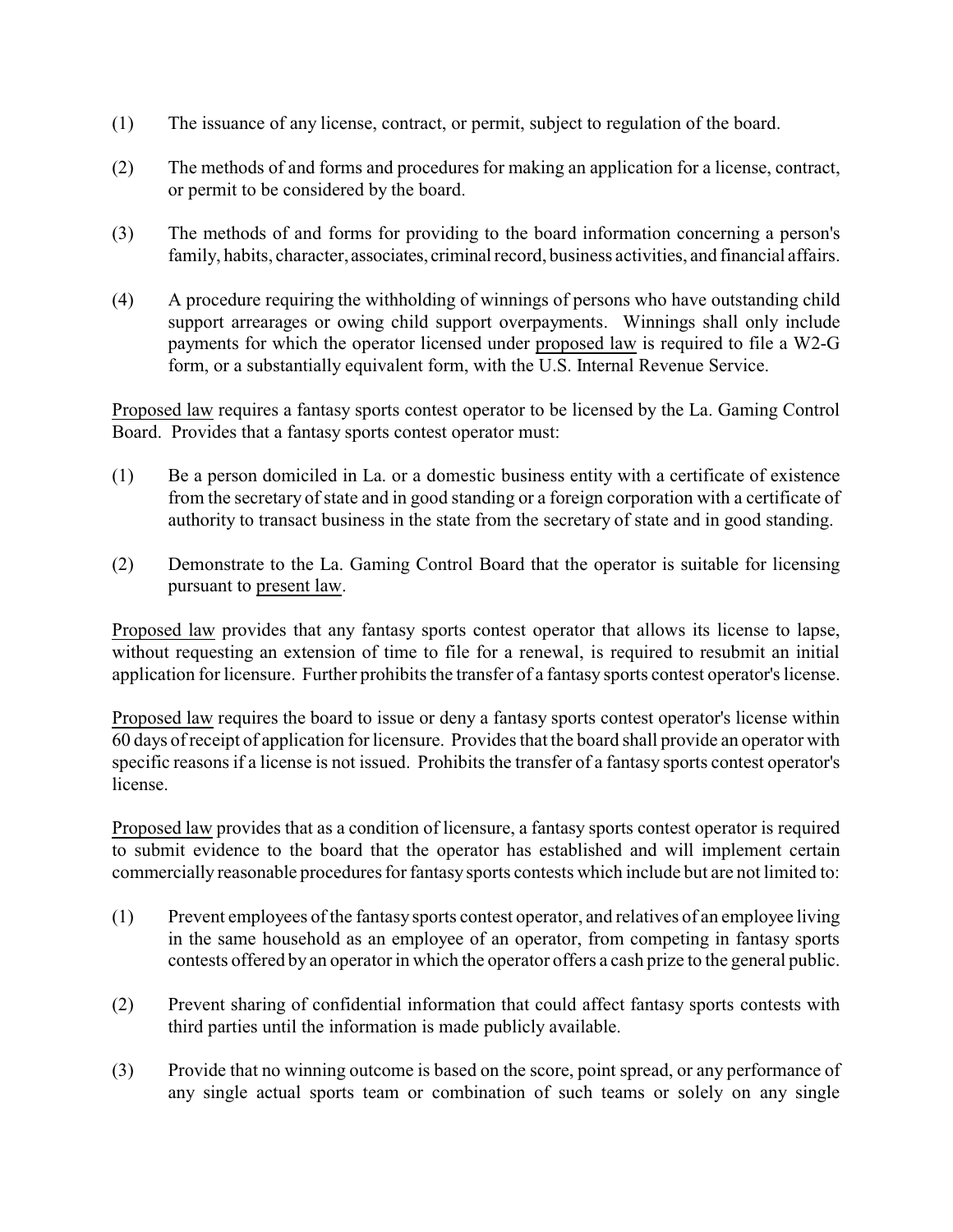performance of an individual athlete or participant in any single actual sporting event.

- (4) Ensure that any athletes and individuals who participate in or officiate a game or competition that is the subject of a fantasy sports contest or any sports agent, team employee, referee, or league official associated with a sport or athletic event do not participate in fantasy sports contests
- (5) Verify that a fantasy sports contest player is 21 years of age or older.
- (6) Provide fantasy sports contest players with access to information on responsible play.
- (7) Provide fantasy sports contest players with access to information on seeking assistance regarding compulsive or problem gambling.
- (8) Provide fantasy sports contest players with access to the fantasy sports contest player's play history and account details.
- (9) Allow individuals to restrict themselves from entering a fantasy sports contest upon request and provide reasonable steps to prevent the person entering fantasy sports contests offered by an operator.
- (10) Disclose the limit on the number of entries that a fantasy sports contest player may submit in a fantasy sports contest and provide reasonable steps to prevent players from submitting more than the limit.
- (11) Segregate fantasy sports contest player funds from operational funds or maintain a reserve that exceeds the amount of player funds on deposit, which may not be used for operational activities. Provides that reserve funds may take the form of cash, cash equivalents, payment process reserves, payment processor receivables, an irrevocable letter of credit, a bond, or a combination thereof, in the amount that must exceed the total balances of the fantasy sports contest players' accounts.

Proposed law prohibits fantasy sports contests operators from offering fantasy sports contests based on the performances of participants in high school or youth athletic events.

Proposed law requires a licensed fantasy sports contest operator to:

- (1) Annually contract with a certified public accountant to conduct an audit that is consistent with the standards accepted by the American Institute of Certified Public Accountants.
- (2) Submit to the board a copy of the audit report.

Proposed law prohibits any person licensed pursuant to proposed law, or any agent or employee thereof, from allowing a person under the age of 21 to be a fantasy sports contest player and from allowing a person to participate in a fantasy sports contest in a parish in which a majority of the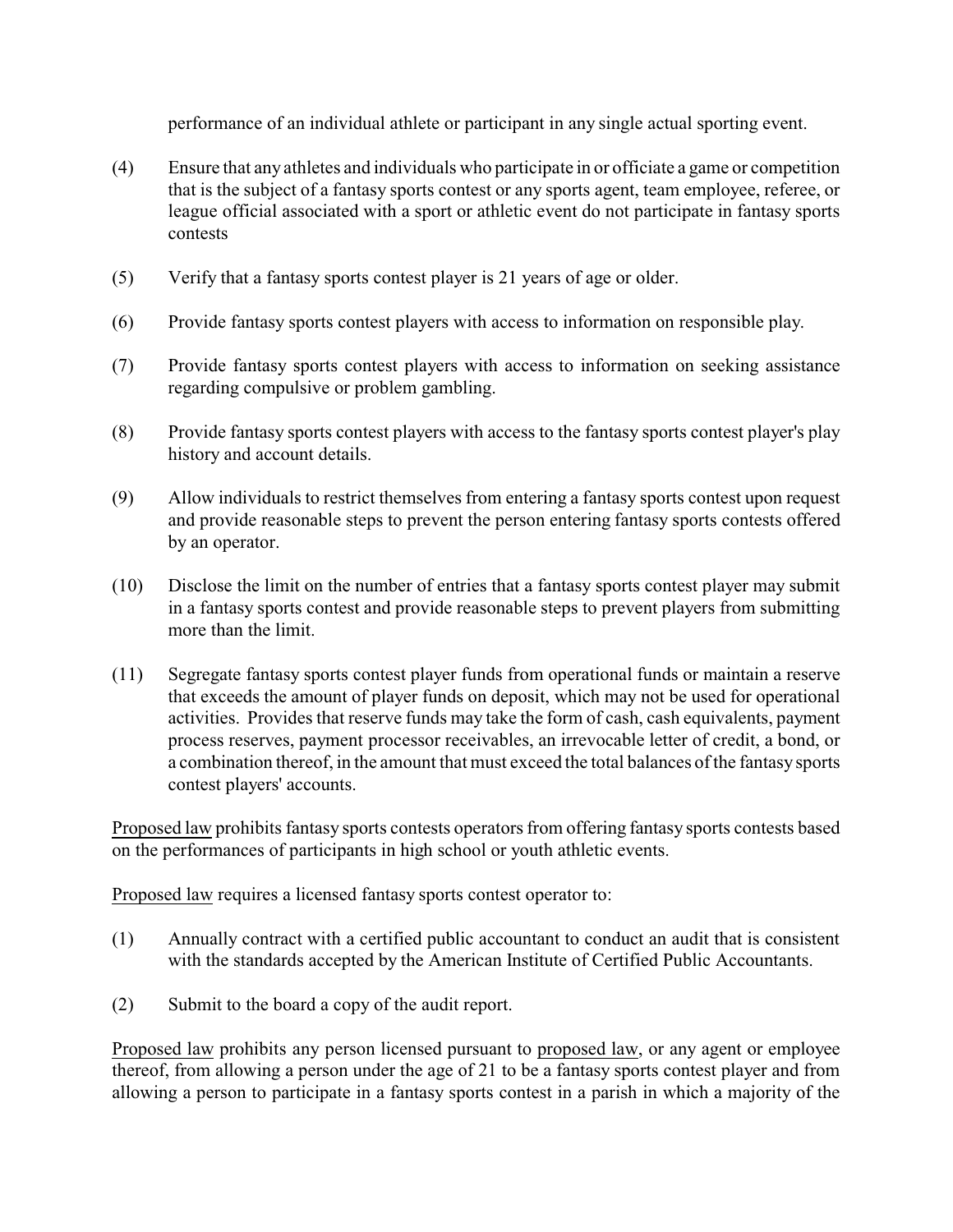qualified electors in the parish voting on the proposition to authorize fantasy sports in the parish voted against the proposition. Proposed law requires the licensee to withhold the winnings of such persons. Proposed law further provides for the imposition of fines and authorizes license revocation for licensees who violate this proposed law prohibition.

Proposed law requires periodic reporting of gross fantasy sports contests revenues, net revenue, and financial statements regarding a fantasy sports contest operators operations in La.

Proposed law requires the Dept. of Children and Family Services to annually report to the House Committee on Civil Law and Procedure and the Senate Committee on Judiciary A on the interception and seizure of gaming winning for the payment of child support and overpayment owed to the department.

Proposed law provides criteria for the revocation or suspension of a license. The criteria includes:

- (1) Failure to meet the requirements of suitability.
- (2) Failure to meet the requirements for the issuance of a license.
- (3) Repeat violations of proposed law or rule of the board. "Repeat violations" is defined as three violations of the same law or rule which has occurred on separate occasions by the same operator within a one-year period.

Proposed law authorizes the board to impose a fine or reach a settlement agreement with the operator in addition to or in lieu of revocation or suspension of a license. Limits suspension of a license to 30 days.

Proposed law authorizes the division of state police to conduct investigations, hearings and inquiries as it deems necessary to fulfill its responsibilities. Authorizes the suspension of a license prior to a hearing if there is a written finding of danger to public health and welfare.

Proposed law provides that as a condition of receiving a license, an operator agrees that the division and its agents and employees shall have unrestricted access and the right to inspect any premises under the control of the operator in which any activity relating to the provisions of proposed law is conducted.

Proposed law, regarding active accounts, requires an operator to:

- (1) Limit each authorized player to one active and continuously used account.
- (2) Publish and facilitate parental control procedures to allow parents or guardians to exclude minors from access to any contest or platform. Requires procedures to include a toll-free number to call for help in establishing such parental controls.
- (3) Make clear conspicuous statements that are not inaccurate or misleading concerning the